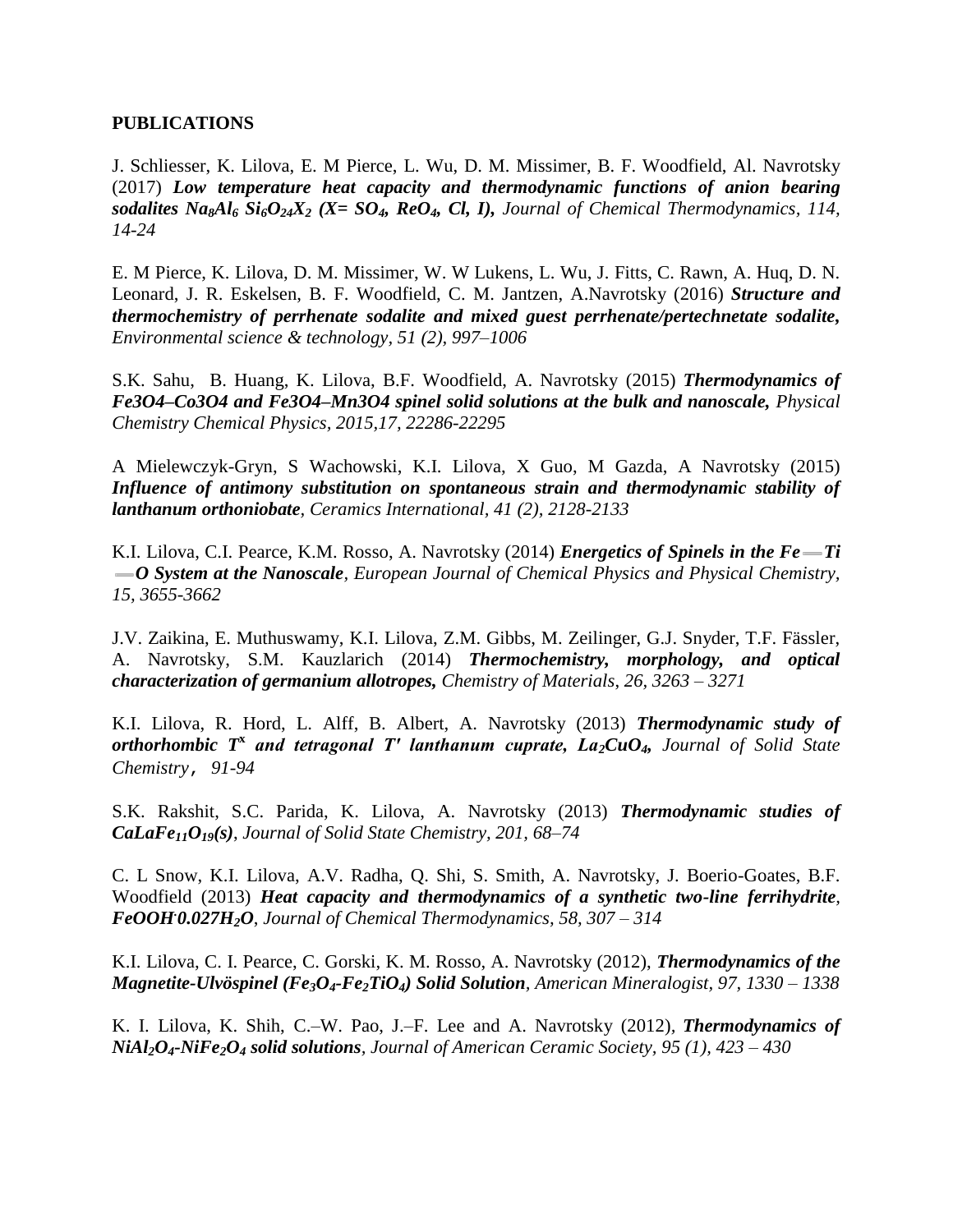K. I. Lilova, F. Xu, K. M. Rosso, C. I. Pearce, S. Kamali and A. Navrotsky (2012), *Oxide melt solution calorimetry of Fe(II)–bearing oxides and application to the magnetite – maghemite (Fe3O4–Fe8/3O4) system, American Mineralogist, 97 (1), 164 – 175*

G.P. Vassilev, J. Romanowska, D.F. Soares, P. Docheva, J. Miettinen, P. Šebo, J.-C. Tedenac, P. Brož, V.D. Gandova, N.P. Milcheva, K. Lilova, G. Wnuk, J. Buršík, D. Živkovič (2012), *GP3 - Design, process and control in a multiscale domain of Cu-Ni-X-Y (X, Y=Sn, Bi, Zn, Ti) based alloys, In A.Kroupa. Handbook of High-Temperature Lead-Free Solders: Group Project Reports, Vol.3. 1. vydání. Brno, Česká Republika: COST office, Brussels, Belgium, 2012. s. 59- 86, 28 s. Volume 3. ISBN 978-80-905363-3-3*

A. Navrotsky, C. Ma, K. Lilova, and N. Birkner*, (2010) Nanophase Transition Metal Oxides Show Large Thermodynamically Driven Shifts in Oxidation-Reduction Equilibria, Science 330, 199 – 201*

K. Lilova, A. Navrotsky*,* B. Melot and R. Seshadri *(2010) Thermodynamics of CoAl2O4– CoGa2O<sup>4</sup> solid solutions, Journal of Solid State Chemistry 183 (6), 1266 – 1271*

V. Gandova, D. Soares, K. Lilova, J.C. Tedenac, G. P. Vassilev (2010) *Phase equilibria in the Sn-Zn-Ni system, International journal of materials research, 102 (3), 257 – 268*

V. Gandova, K. Lilova, H. Malakova, B. Huber, N. Milcheva, H. Ipser, J. Vrestal, and G. Vassilev*, (2010) On the synthesis of Bi–based precursors for lead-free solders development, Journal of Mining and Metallurgy Section B: Metallurgy, 46 (1) B, 11 – 24*

G. Vassilev, K. Lilova, and J.C. Gachon*, (2009) Phase diagram investigations of the Ni–Sn–Bi system, Journal of Alloys and Compounds, [Vol. 469, Issues 1-2,](http://www.sciencedirect.com/science?_ob=PublicationURL&_tockey=%23TOC%235575%232009%23995309998%23857278%23FLA%23&_cdi=5575&_pubType=J&view=c&_auth=y&_acct=C000059598&_version=1&_urlVersion=0&_userid=4421&md5=f7d5183dea56404fc218cb9ec7955740) 264 – 269* 

G. Vassilev, K. Lilova, and J.C. Gachon *(2008) Calorimetric and phase equilibria studies of the Ni–Sn–Bi system*, *Crystal Research and Technology, 43, 9, 980* – *985*

G.P. Vassilev and K.I. Lilova*, (2007) Notes on some supposed transitions of the phase NiBi, Crystal Research and Technolog,. 42, 237* 

G.P. Vassilev, K.I. Lilova, and J.C. Gachon*, (2007) Calorimetric and phase diagram studies of the Co–Sn system, Intermetallics, 15 1156–1162*

G. Vassilev, K. Lilova, and J.C. Gachon*, (2007) Supplementary X-ray studies of the Ni–Sn–Bi system, Journal of Mining and Metallurgy Section B: Metallurgy 43(2)* 

G.P. Vassilev and K.I. Lilova*, (2006) Contribution to the thermodynamics of the Co–Sn system, Archives of Metallurgy and Materials, Vol. 51 (3) 365-374.* 

G.P. Vassilev, K.I. Lilova, and J.C. Gachon*, (2006) Enthalpies of formation of Ni–Sn compounds, Thermochimica Acta, 447 (1) 106 – 108.*